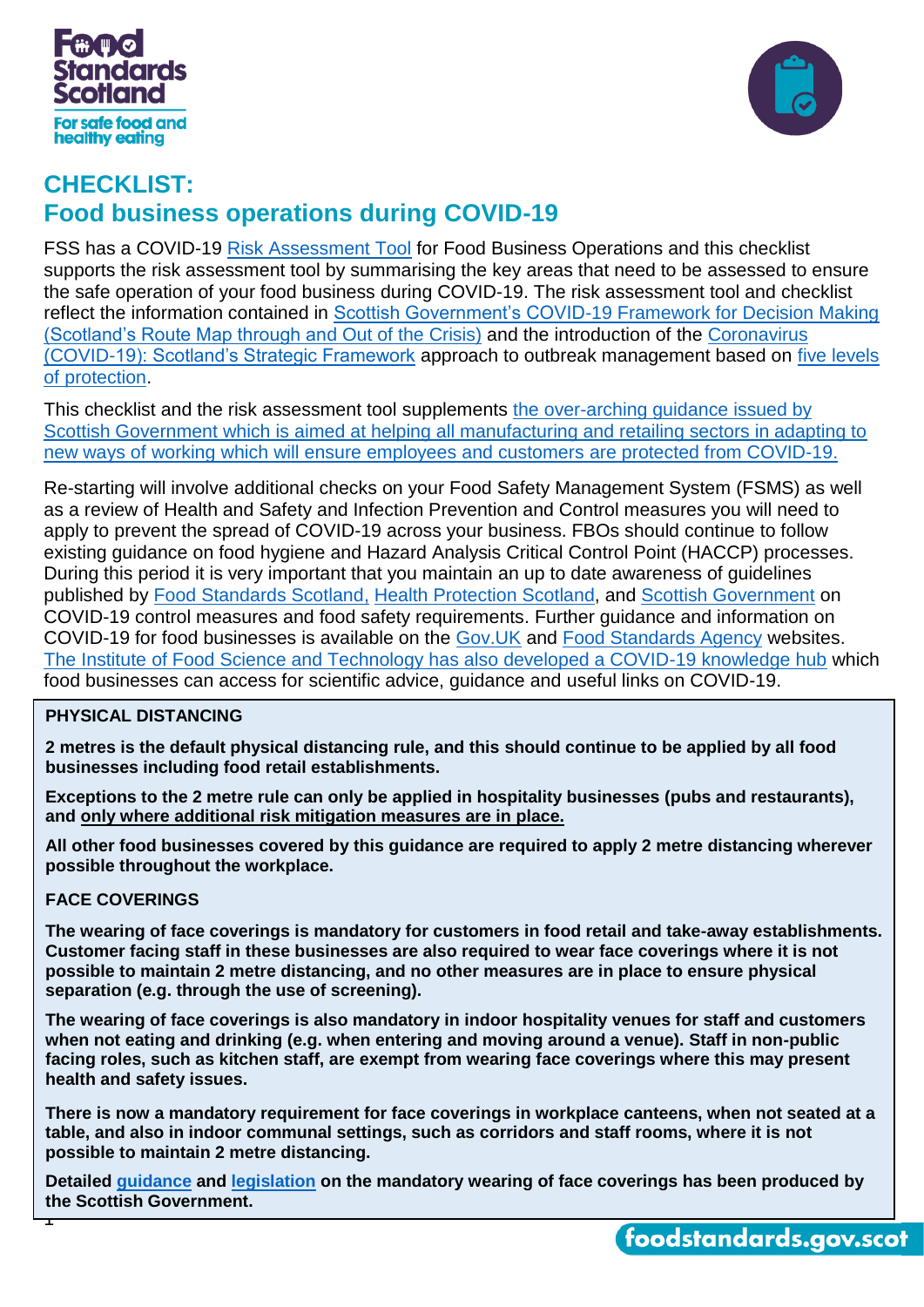# **Key areas to check**

# **Planning/Preparation for Start-up Assess the need for deep cleaning Check equipment-fridges and cookers**

- **Ventilation**
- **Water supplies-flushing of pipes**
- **Pest control**
- **Identify measures for preventing COVID-19**

## **Physical Distancing (Staff)**

- **Staff rotas/workflow changes**
- **Ensuring appropriate physical distancing in both work and communal areas**
- **Physical barriers**
- **Appropriate use of PPE/face coverings complying with mandatory requirements**
- **Minimising contact with essential visitors**

# **Personal Hygiene**

- **Availability of hand washing facilities**
- **Regular checks of water supplies**
- **Stocks of soap and paper towels**
- **Appropriate use of hand sanitiser**
- **Training staff in effective handwashing technique**

## **Cleaning and Disinfection**

- **Chemical checks**
- **Food contact surfaces**
- **Identify key touch points**
- **Review procedures – frequency and methods**
- **Laundering of uniforms/PPE**

## **Ingredient and Product Checks**

- **Checking date labels**
- **Ensuring appropriate storage**
- **Reviewing allergen risks**
- **Assessing impacts of changing suppliers**
- **Ensuring appropriate packaging**



## **Physical Distancing (Customers)**

- **Floor plans and queue management: shop floor, service areas and toilets**
- **Mandatory face coverings in shops, takeaways and in indoor hospitality (when not eating and drinking)**
- **Discourage the handling of products and items**
- **Posters/information**
- **Contactless payment**

### **Staff Fitness for Work**

- **Promote staff awareness of COVID-19 symptoms**
- **Ensure staff know to stay at home if unwell**
- **Communicate changes to fitness for work procedures**
- **Understand obligations relating to Test and Protect strategy**

#### **Review and update**

- **On-going review of relevant COVID-19 guidance (NHS, SG, HPS, FSS)**
- **Ensure staff are aware of any changes to government advice**
- **Assess impacts on food safety management**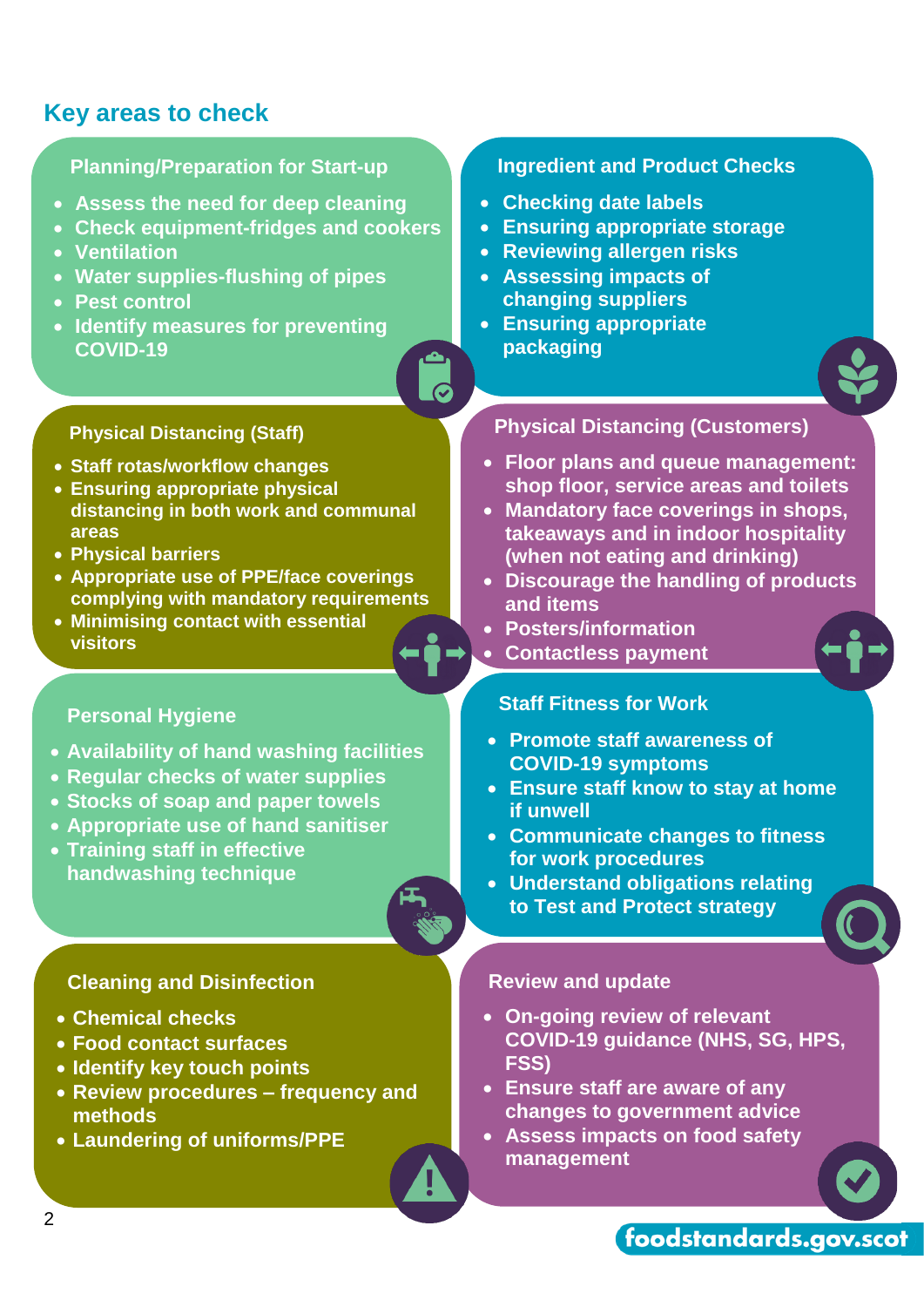**It is important that you notify your Local Authority Environmental Health department of your intention to re-start and ask them for specific advice on food safety management and infection prevention and control measures that are relevant to your business.**

The checklist below highlights the areas that need to be considered before re-starting a food business during COVID-19. Completing this checklist will help you to think through the areas of your own business where you may need to strengthen your existing food safety and hygiene controls and introduce new measures to protect your staff and customers from COVID-19.

| <b>Planning/Preparation for start-up</b>                                             |                                                                                                                                                                                                                                                                                                               |                                        |
|--------------------------------------------------------------------------------------|---------------------------------------------------------------------------------------------------------------------------------------------------------------------------------------------------------------------------------------------------------------------------------------------------------------|----------------------------------------|
| What to do                                                                           | <b>Details of check</b>                                                                                                                                                                                                                                                                                       | <b>Date</b><br>completed<br>and signed |
| Contact your Local<br>Authority                                                      | Before re-starting, call your Local Authority<br>Environmental Health department for advice.<br>Refer to the Scottish Government website Coronavirus<br>(COVID-19): Local Protection Levels, for details on the<br>COVID protection level that applies to your local area<br>and the restrictions that apply. |                                        |
| <b>Water supplies</b>                                                                | Ensure adequate supplies of hot and cold running<br>water.<br>• Awareness and resolution of increased risk of<br>Legionella when water systems have been stagnant.                                                                                                                                            |                                        |
| <b>PPE</b>                                                                           | • Check stock of standard PPE and laundering facilities.                                                                                                                                                                                                                                                      |                                        |
| Deep clean                                                                           | Thorough clean is recommended, with consideration<br>for a professional deep clean.                                                                                                                                                                                                                           |                                        |
| Clean work<br>surfaces/equipment/<br>utensils                                        | Thorough cleaning of all surfaces, equipment and<br>utensils required before use.                                                                                                                                                                                                                             |                                        |
| Maintenance of<br>equipment                                                          | Clean and inspect equipment for any repair<br>requirements.<br>Temperature verification required on some appliances.<br>Check ventilation/water systems are working<br>appropriately.                                                                                                                         |                                        |
| Ensure fridges, chilled<br>display equipment and<br>freezers are working<br>properly | Confirm temperatures are maintained as appropriate,<br>particularly after cleaning.<br>Refer to temperature control records where available.                                                                                                                                                                  |                                        |
| Dish/glasswasher<br>check                                                            | Clean and run washers empty on hot cycle before use.                                                                                                                                                                                                                                                          |                                        |
| Temperature probe<br>check                                                           | Cleaning and re-calibration of all probes required<br>before use.<br>Ensure probe wipes are available.                                                                                                                                                                                                        |                                        |
| Pest control                                                                         | Look for evidence of pests (e.g. signs of damage to<br>food packaging, markings, droppings, etc), and take<br>any necessary action to eliminate.                                                                                                                                                              |                                        |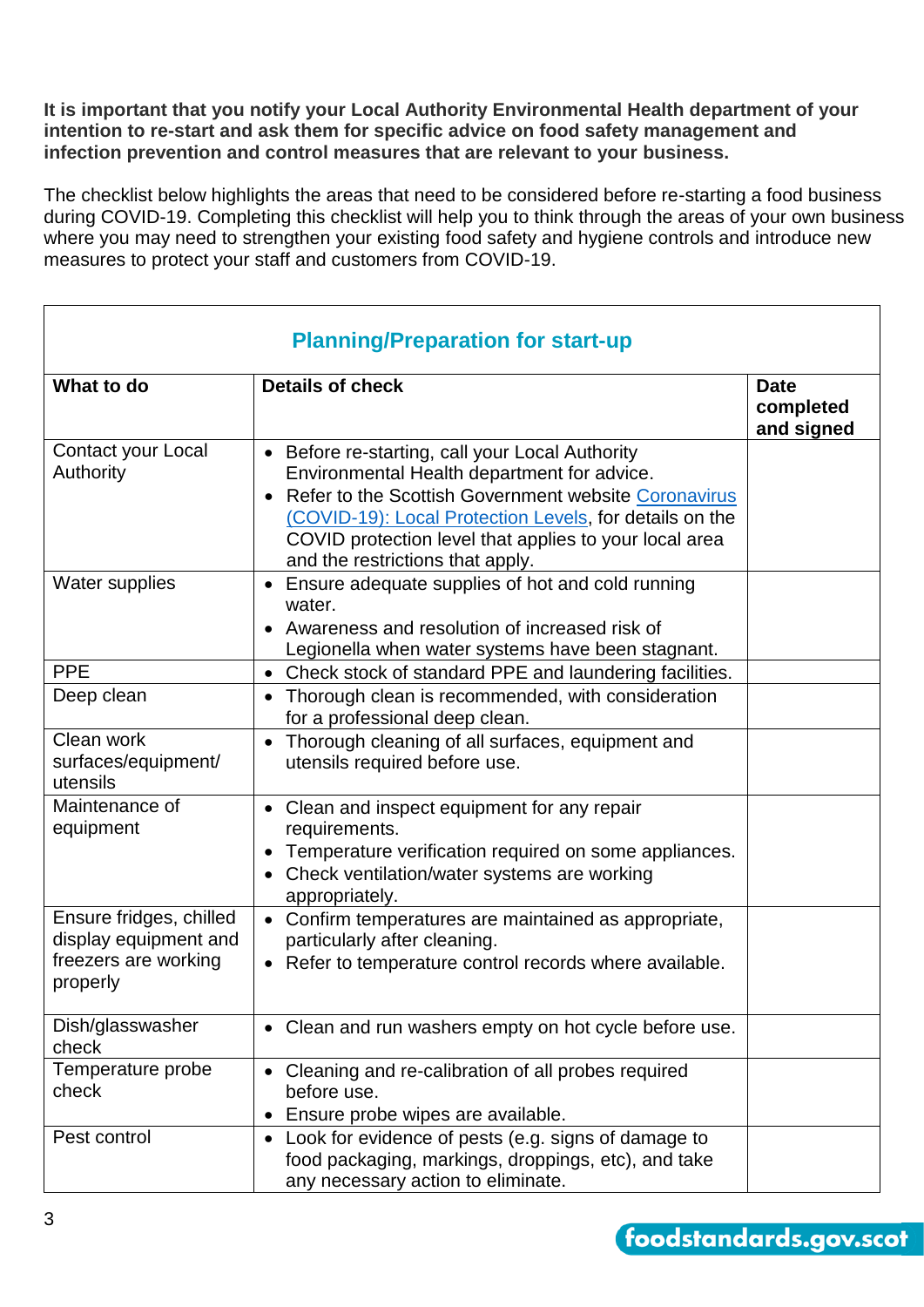|             | • Reset pest control schedule.                                                                       |  |
|-------------|------------------------------------------------------------------------------------------------------|--|
| Ventilation | • Assess the need to adjust ventilation and heating/air<br>conditioning systems to improve air flow. |  |
|             |                                                                                                      |  |

| <b>Ingredient and product checks</b>                                           |                                                                                                                                                                                                                                                                                                                                                                                                                                                                                                                                                                                                                                                                                                                                                                                                                                                              |                                        |
|--------------------------------------------------------------------------------|--------------------------------------------------------------------------------------------------------------------------------------------------------------------------------------------------------------------------------------------------------------------------------------------------------------------------------------------------------------------------------------------------------------------------------------------------------------------------------------------------------------------------------------------------------------------------------------------------------------------------------------------------------------------------------------------------------------------------------------------------------------------------------------------------------------------------------------------------------------|----------------------------------------|
| What to do                                                                     | <b>Details of check</b>                                                                                                                                                                                                                                                                                                                                                                                                                                                                                                                                                                                                                                                                                                                                                                                                                                      | <b>Date</b><br>completed<br>and signed |
| Ingredients supply                                                             | Check with suppliers that raw materials and<br>ingredients are still available which enable you to<br>produce according to specifications.<br>If you are required to make changes to raw materials<br>and ingredients check that you are purchasing them<br>from reputable suppliers.                                                                                                                                                                                                                                                                                                                                                                                                                                                                                                                                                                        |                                        |
| Check use by/best<br>before dates and<br>discard any food as<br>necessary      | • Ensure food is within date and has been stored<br>correctly before use, in-line with manufacturer's<br>instructions.                                                                                                                                                                                                                                                                                                                                                                                                                                                                                                                                                                                                                                                                                                                                       |                                        |
| Allergen and labelling<br>information is accurate<br>for all items             | Review allergen risks - identify allergens in your<br>products. Also consider deliveries, storage of<br>ingredients and preparation of dishes, including<br>potential for cross contamination.<br>• Ensure appropriate documentation if using new<br>suppliers or alterations to products.<br>• Assess all labels, ensure menus and packaging<br>accurately reflect the allergens present.<br>Ensure staff know what allergens are in each dish so<br>they can provide customers with the necessary<br>information.<br>• Consider allergen risks when packaging and<br>transporting food (e.g. don't have a product with a<br>sauce containing an allergen in the same bag/box as<br>an allergen-free meal).<br>• Review new takeaway or delivery services to ensure<br>accurate allergen information can be provided at<br>point of sale and upon delivery. |                                        |
| Check for damage to<br>any food packaging<br>that could affect the<br>contents | Discard as appropriate to ensure food safety and<br>quality.                                                                                                                                                                                                                                                                                                                                                                                                                                                                                                                                                                                                                                                                                                                                                                                                 |                                        |
| Check for any<br>evidence of<br>temperature abuse                              | Refer to temperature control records where available.<br>Discard any food that is not within the required<br>temperature parameters.                                                                                                                                                                                                                                                                                                                                                                                                                                                                                                                                                                                                                                                                                                                         |                                        |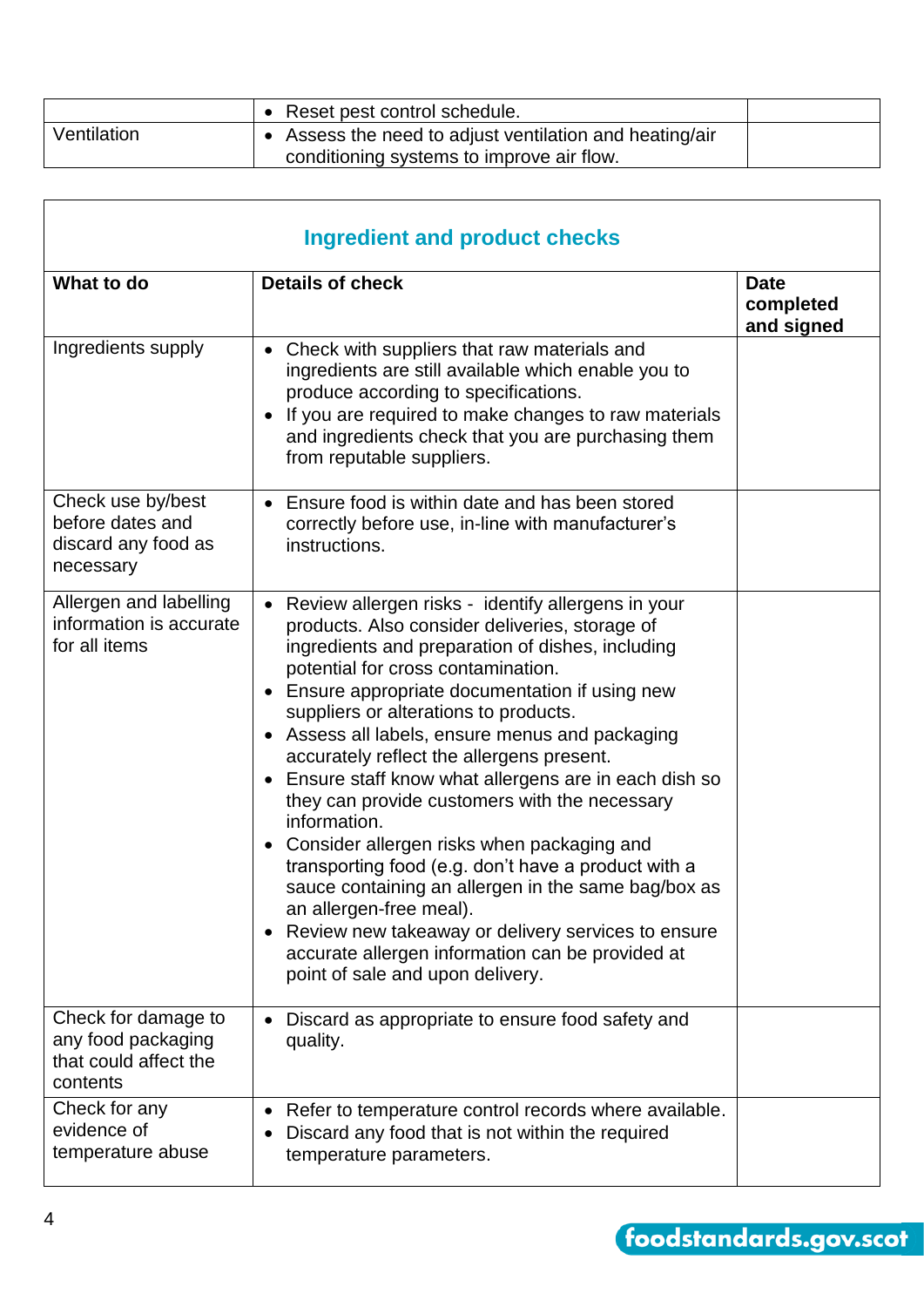| <b>Physical distancing measures (staff)</b>                                                                                                                  |                                                                                                                                                                                                                                                                                                                                                                                                                                                                                                                                                                                                                                                                                                           |                                        |
|--------------------------------------------------------------------------------------------------------------------------------------------------------------|-----------------------------------------------------------------------------------------------------------------------------------------------------------------------------------------------------------------------------------------------------------------------------------------------------------------------------------------------------------------------------------------------------------------------------------------------------------------------------------------------------------------------------------------------------------------------------------------------------------------------------------------------------------------------------------------------------------|----------------------------------------|
| What to do                                                                                                                                                   | <b>Details of check</b>                                                                                                                                                                                                                                                                                                                                                                                                                                                                                                                                                                                                                                                                                   | <b>Date</b><br>completed<br>and signed |
| Ensure 2m physical<br>distancing in the<br>workplace                                                                                                         | Homeworking for office staff.<br>Re-designing of workflow.<br>Measures to prevent non-essential movement<br>$\bullet$<br>between work areas.<br>Floor markings.<br>One-way systems/additional signage.                                                                                                                                                                                                                                                                                                                                                                                                                                                                                                    |                                        |
| Implement steps to<br>maintain 2m distancing<br>between staff<br>preparing food and<br>minimise opportunities<br>for contact                                 | Reduce line speed and workflow.<br>$\bullet$<br>Protective screens/physical barriers.<br>Implement one-way systems.                                                                                                                                                                                                                                                                                                                                                                                                                                                                                                                                                                                       |                                        |
| Changes to workflow                                                                                                                                          | Consider 'working teams' to avoid unnecessary staff<br>interaction.<br>Review staff numbers and staff interaction with<br>others, including customers.<br>Staggered working/break hours.<br>$\bullet$                                                                                                                                                                                                                                                                                                                                                                                                                                                                                                     |                                        |
| Assess the need for<br>additional measures<br>where 2m distancing is<br>difficult to maintain, or<br>in certain sectors with<br>exceptions to the 2m<br>rule | Clear one-way systems with appropriate signage.<br>Physical barriers (e.g. Perspex screens) between<br>work stations.<br>Increased ventilation.<br>$\bullet$<br>Risk assessment on need for any additional PPE and<br>$\bullet$<br>face coverings during food preparation and to ensure<br>appropriate use.<br>Mandatory wearing of face coverings by staff in food<br>retail and takeaways where no other measures are in<br>place, as well as staff in public facing indoor<br>hospitality venues.<br>Mandatory wearing of face coverings by staff in<br>workplace canteens, and also in indoor communal<br>areas including corridors and staff rooms, where 2m<br>distancing is difficult to maintain. |                                        |

|                                                                        | <b>Personal hygiene measures (staff)</b>                                                                                                                                                   |                                        |
|------------------------------------------------------------------------|--------------------------------------------------------------------------------------------------------------------------------------------------------------------------------------------|----------------------------------------|
| What to do                                                             | <b>Details of check</b>                                                                                                                                                                    | <b>Date</b><br>completed<br>and signed |
| Provide adequate<br>handwashing and<br>cleaning materials for<br>staff | Display posters on effective handwashing technique<br>$\bullet$<br>• Ensure ample stock of soap, paper towels, hand<br>sanitiser.<br>• Check soaps and sanitisers are within date for use. |                                        |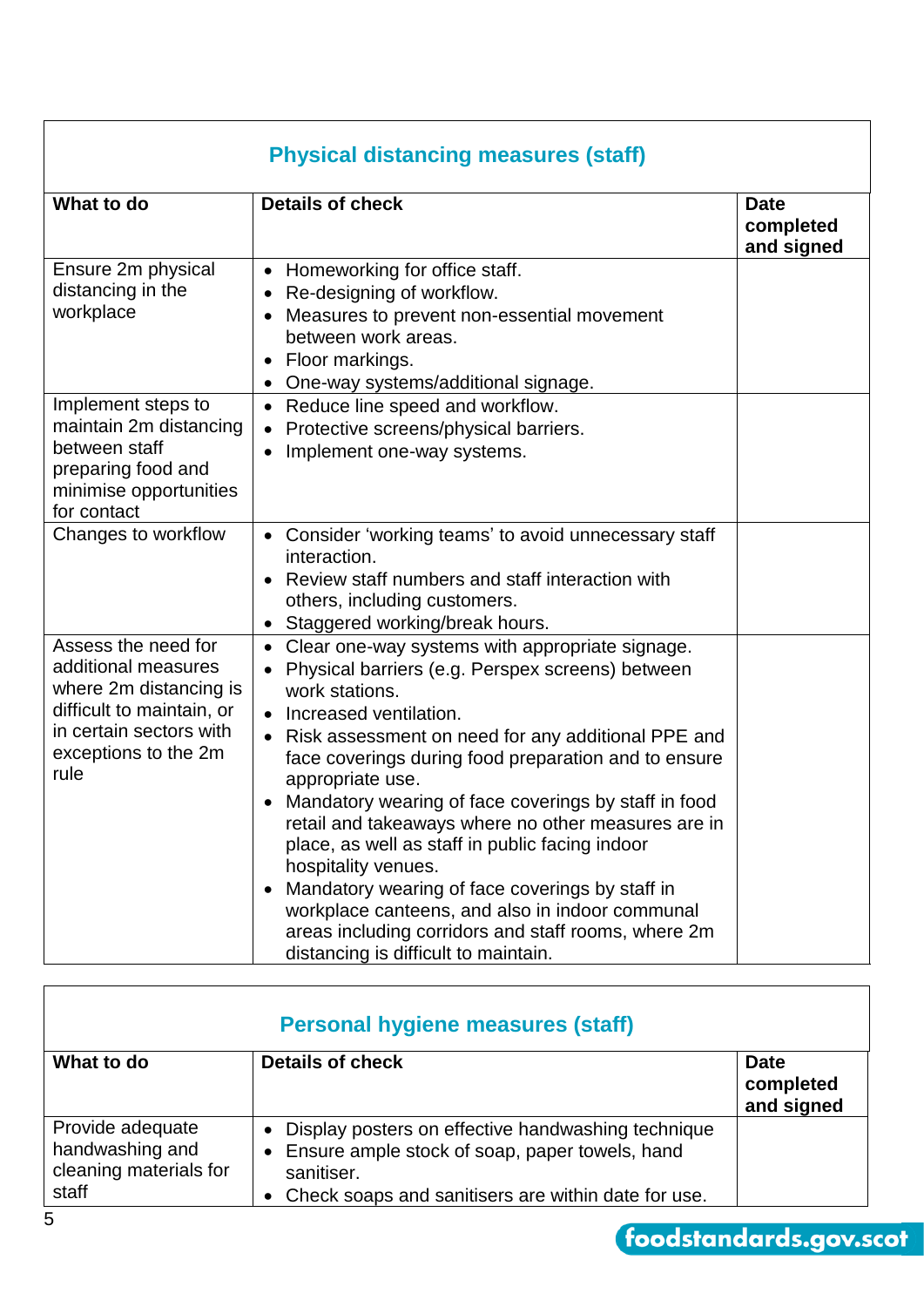|                                              | • Create additional hand washing/sanitising stations<br>where appropriate.<br>• Check hot running water is available at all hand<br>washing facilities.<br>• Check hand sanitisers are available for customer use<br>where appropriate.         |  |
|----------------------------------------------|-------------------------------------------------------------------------------------------------------------------------------------------------------------------------------------------------------------------------------------------------|--|
| Provide updated staff<br>training on hygiene | • Ensure all staff are trained on effective handwashing<br>technique and implement at increased frequency.<br>• Provide educational resources as reminders (e.g.<br>posters).<br>• Monitor adherence to increased hand washing<br>requirements. |  |

| <b>Physical distancing and hygiene measures (customers)</b>                                                                                                                 |                                                                                                                                                                                                                                                                                                                                                                                                                                                                                                                                                                                                                                                                                                                                                                                                     |                                        |
|-----------------------------------------------------------------------------------------------------------------------------------------------------------------------------|-----------------------------------------------------------------------------------------------------------------------------------------------------------------------------------------------------------------------------------------------------------------------------------------------------------------------------------------------------------------------------------------------------------------------------------------------------------------------------------------------------------------------------------------------------------------------------------------------------------------------------------------------------------------------------------------------------------------------------------------------------------------------------------------------------|----------------------------------------|
| What to do                                                                                                                                                                  | <b>Details of check</b>                                                                                                                                                                                                                                                                                                                                                                                                                                                                                                                                                                                                                                                                                                                                                                             | <b>Date</b><br>completed<br>and signed |
| Design measures for<br>ensuring 2m distancing<br>(or where appropriate,<br>1m with additional<br>mitigation measures)<br>between customers<br>and staff in service<br>areas | • Ensure customers are reminded of the need to wear<br>a face covering in retail, takeaway and in indoor<br>hospitality when not eating or drinking.<br>Queue management systems to restrict the number<br>of customers able to enter at any one time and avoid<br>congestion.<br>• Review seating and table plans to separate different<br>groups of customers.<br>• Implement floor markings, signage and table plans<br>which allow 2m distancing (or where appropriate, 1m<br>with additional mitigation measures).<br>• Where it is not possible to implement distancing (e.g.<br>at payment areas), use screening to separate<br>customers and staff.<br>• Restrict the unnecessary movement of customers<br>within service areas.<br>• Promote online/phone ordering and payment<br>systems. |                                        |
| Minimise common<br>touch points<br>throughout the<br>premises                                                                                                               | • Keep doors open where it is possible and safe to do<br>SO.<br>Designate points for customer collections.<br>Discourage the handling of products in the premises.<br>$\bullet$<br>Keep tables clear, do not leave menus or cutlery on<br>$\bullet$<br>tables and provide disposable condiments.<br>Encourage contactless payment.                                                                                                                                                                                                                                                                                                                                                                                                                                                                  |                                        |

 $\mathbf{r}$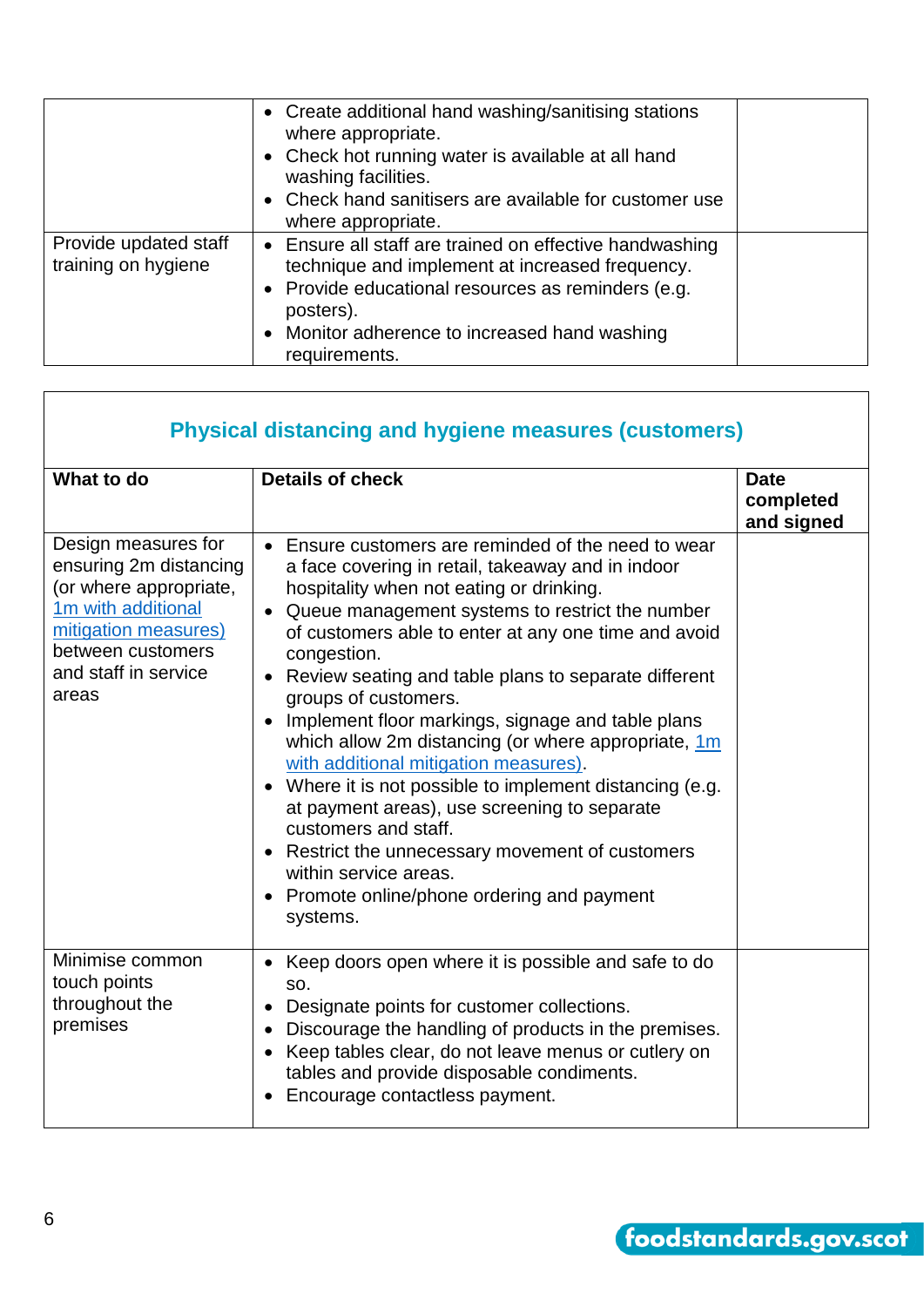| Ensure customers<br>practice effective hand<br>hygiene | • Promote effective hand hygiene throughout the<br>premises e.g. posters.<br>• Review toilet facilities to ensure adequate supplies of<br>hot water, soap and paper towels.<br>• Provide hand sanitiser at entry and exit points, and at<br>payment areas to be used following transactions. |  |
|--------------------------------------------------------|----------------------------------------------------------------------------------------------------------------------------------------------------------------------------------------------------------------------------------------------------------------------------------------------|--|
|                                                        |                                                                                                                                                                                                                                                                                              |  |

| <b>Effective cleaning and disinfection</b>              |                                                                                                                                                                                                     |                                        |
|---------------------------------------------------------|-----------------------------------------------------------------------------------------------------------------------------------------------------------------------------------------------------|----------------------------------------|
| What to do                                              | <b>Details of check</b>                                                                                                                                                                             | <b>Date</b><br>completed<br>and signed |
| Adequate access to<br>cleaning/disinfectant<br>supplies | Check supply chain of cleaning/disinfectant materials.<br>$\bullet$<br>Ensure cleaning/disinfection products are appropriate<br>for purpose.<br>Ensure chemicals are used within their use by date. |                                        |
| Use appropriate<br>cleaning methods                     | Ensure products are purchased from reputable<br>suppliers and are effective.<br>Follow instructions for dilution and contact times.                                                                 |                                        |
| Increased regular<br>cleaning throughout<br>workplace   | Increase frequency of cleaning and disinfection,<br>paying close attention to shared spaces and toilets<br>Clean payment devices regularly using alcohol wipes.                                     |                                        |

| Staff fitness for work, test and protect and contact tracing                                                    |                                                                                                                                                                                                                                                                                      |                                        |
|-----------------------------------------------------------------------------------------------------------------|--------------------------------------------------------------------------------------------------------------------------------------------------------------------------------------------------------------------------------------------------------------------------------------|----------------------------------------|
| What to do                                                                                                      | <b>Details of check</b>                                                                                                                                                                                                                                                              | <b>Date</b><br>completed<br>and signed |
| Check staff are fit for<br>work                                                                                 | Consider any adjustments required to fitness for work<br>procedures, related to COVID-19 symptoms.<br>Check that all staff who may be at increased risk of<br>infection are provided with the appropriate support.                                                                   |                                        |
| Ensure staff understand<br>what to do when<br>symptomatic, or in a<br>household with those<br>who have symptoms | Communicate fitness for work procedures and actions<br>to be taken regarding COVID-19 symptoms to all staff,<br>regardless of location.<br>Review staff knowledge.<br>Promote awareness of Scotland's Test and Protect<br>Strategy and record keeping to support contact<br>tracing. |                                        |
| Maintain customer<br>records where<br>appropriate to support                                                    | Ensure staff are aware of Scottish Government<br>$\bullet$<br>Guidance for the Hospitality Sector.                                                                                                                                                                                   |                                        |

٦

 $\overline{\phantom{a}}$